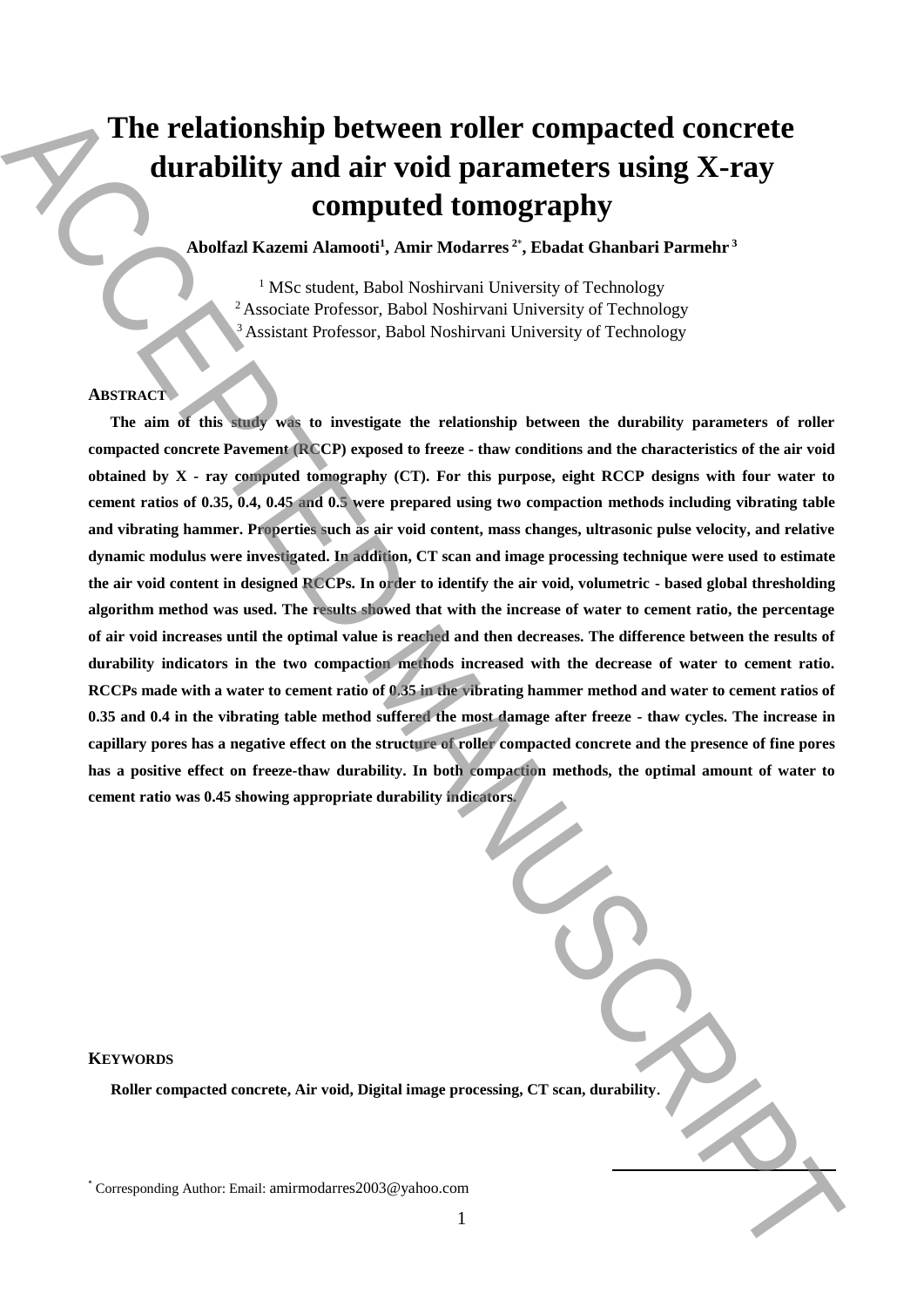## **1. Introduction**

Road pavements are structures that are constantly exposed to environmental factors. Therefore, it is very important to pay attention to the durability parameters for the long - term performance of these structures. Environmental factors directly affect the durability of road pavements. Various factors such as the effect of moisture, freeze - thaw  $(F - T)$ , sulfates and salts, etc., which is one of the important factors, the effect of the use of salts in the discussion of winter storage. Therefore, studying its effects on concrete pavements is very important. So, the intensity and speed of damage in freezing conditions and in the presence of chemicals is approximately 10 times of normal freezing [1-2]. Sufficient air void must be created to protect the concrete from damage caused by Antifreeze salt. Due to the inherent difference in the production and application of rolled compacted concrete pavement (RCCP) compared to conventional concretes, achieving a suitable air void matrix is a major challenge. While like other types of concrete, there is a significant relationship between the characteristics of the air void in RCCP and its behavioral and functional characteristics, especially in the discussion of durability. According to several studies, concrete with suitable air void properties has a successful performance in case of severe freezing and thawing. A suitable air void system can help reduce the hydraulic pressures generated by F - T cycles [3]. **Example 1.** The state of the state of the state of the state of the state of the state of the state of the state of the state of the state of the state of the state of the state of the state of the state of the state of

There are several methods for determining the content of air voids in fresh and hardened concrete samples. Compression, volume and weight methods can be used to determine the amount of fresh concrete void [4-6]. However, these three methods do not provide information on the size and distribution of empty space. Vacuum assessment methods in hardened concrete, microscopic detection method are used to measure dimensions, percentage of voids, etc. [7]. Other methods such as mercury intrusion porosimetry (MIP) and scanning electron microscopy (SEM) are also available to study the microstructural properties of hardened concrete [8-9]. These methods also face problems. For example, in the MIP method, the use of inks increases the size of small to large pores, and the SEM method provides only two - dimensional information [10]. The method that has received more attention in recent years to obtain the parameters of concrete air void and how it is distributed is the  $X$  - ray computed tomography  $(CT)$ method based on digital image processing techniques. The use of CT in civil engineering materials research has been increased in recent years [11-14].

In this paper, CT method and image processing techniques are used to calculate the air void parameters in RCCP and based on this information, their durability parameters during F - T cycles in the presence of frost solution are investigated.

#### **2. Methodology**

In this study, RCCP samples were made by two methods of vibrating hammer compaction according to the standard method ASTM C1435 [15] and vibrating table according to the standard method ASTM C1176 [16] in 4 water to cement ratios of 0.35, 0.4, 0.45 and 0.5 were prepared. The CT scan method, using MATLAB software and image processing technique called volumetric - based global thresholding algorithm, was used to determine the desired threshold value to determine the amount of RCCP air void and then the results with the laboratory method [17] were compared.

In addition to the content, number and equivalent diameter of the air void were determined as a parameter to evaluate the size of the air void using the CT scan method. F - T test according to the standard method ASTM C666 [18] and in the presence of NaCl water and salt solution with a concentration of 3% on RCCP samples and the relationship between empty space parameters and durability indicators such as ultrasonic pulse velocity (UPV). The mass changes ( $W_{change}$ ) and the relative dynamic modulus of elasticity  $(P_n)$  were investigated.

## **3. Results and discussion**

According to the research performed in this study, samples with water to cement ratio of 0.45 and 0.35 have the lowest and highest content of empty air space, respectively. Also, the vibration hammer compaction method creates less space in RCCP samples due to the high amount of compression energy compared to the vibration table. The standard deviation of the results obtained from CT and laboratory is less than 0.5% which shows the high correlation between the results obtained from both methods.

Based on CT results, by reducing the content of air void and increasing the water to cement ratio to 0.45, fewer capillary pores are created in the RCCP structure. In addition, with decreasing water to cement ratio, the number of air void decreased and with changing the compaction method from vibrating hammer to vibrating table, the number of air void increased. The dryness of RCCP samples due to the low water to cement ratio creates a larger air void. However, by increasing the ratio of water to cement after the optimal value of 0.45,